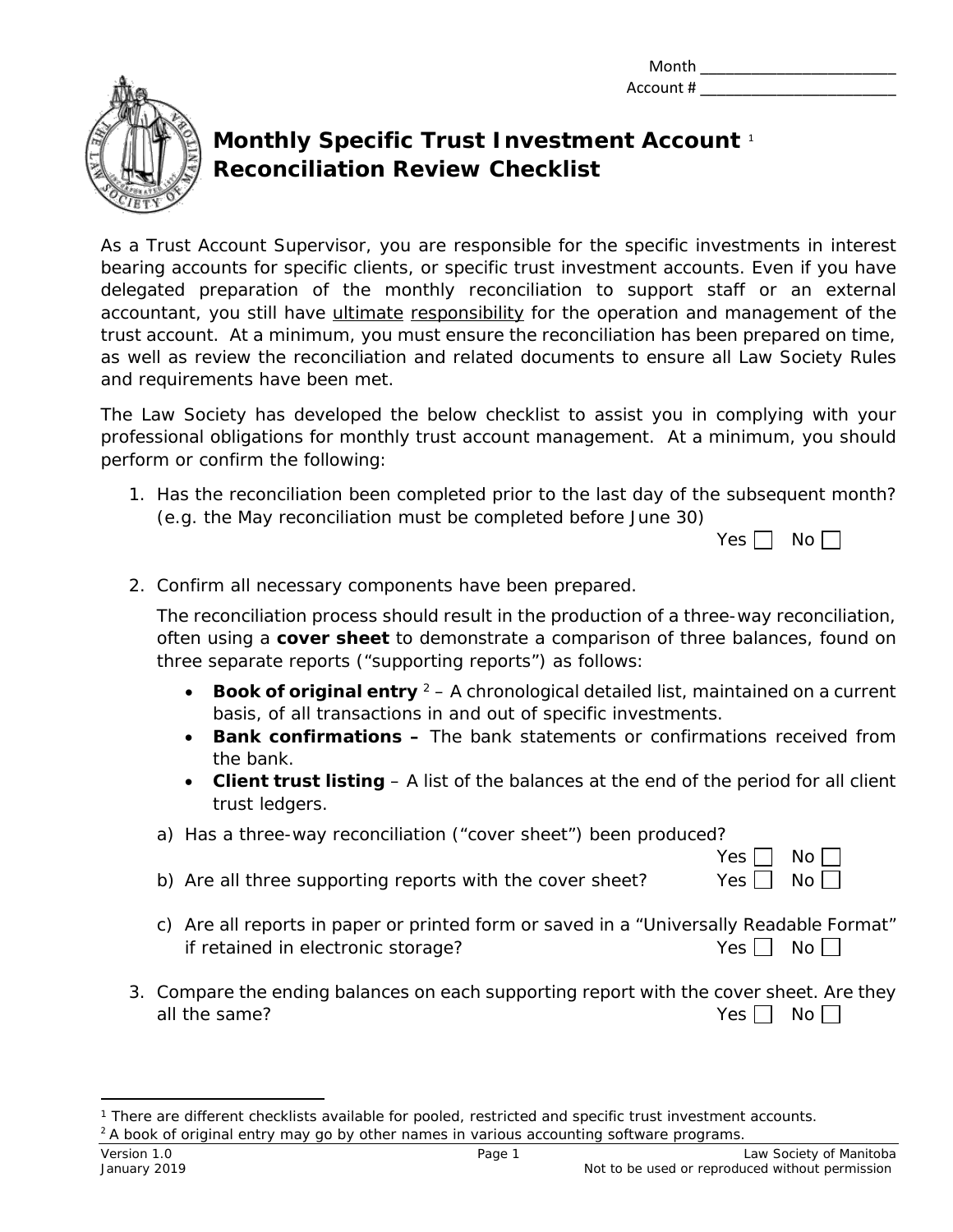| Month <b>Month Month</b>                                                                                                                                                                  |                                       |  |  |  |
|-------------------------------------------------------------------------------------------------------------------------------------------------------------------------------------------|---------------------------------------|--|--|--|
|                                                                                                                                                                                           | Account #                             |  |  |  |
| 4. Look at the bank reconciliation.                                                                                                                                                       |                                       |  |  |  |
| a) Is each reconciling item documented with full details? 3                                                                                                                               | No<br>Yes                             |  |  |  |
| b) Are there any bank errors?<br>If so:                                                                                                                                                   | $No$ $\Box$<br>Yes                    |  |  |  |
| (i) Are they reasonable? 4<br>(ii) Have they been corrected?                                                                                                                              | Yes  <br>No<br>Yes<br>No <sub>1</sub> |  |  |  |
| c) Are there any outstanding deposits?<br>If so:                                                                                                                                          | $No$    <br>Yes                       |  |  |  |
| (i) Are they reasonable? $5$<br>(ii) Have they been deposited? 6                                                                                                                          | No<br>Yes  <br>Yes<br>$No$            |  |  |  |
| 5. Does the book of original entry include the form of receipt? 7                                                                                                                         | $No \Box$<br>Yes                      |  |  |  |
| a) Did all receipts originate in the pooled trust account?                                                                                                                                | $No \Box$<br>Yes                      |  |  |  |
| b) Did all maturities get deposited to the pooled trust<br>account?                                                                                                                       | Yes<br>$No$ $\Box$                    |  |  |  |
| 6. Look at the client trust listing report.                                                                                                                                               |                                       |  |  |  |
| a) Are there any overdrawn matters?<br>If so, have they all been corrected?                                                                                                               | <b>Yes</b><br>No<br>Yes<br><b>No</b>  |  |  |  |
| b) Are there any matters with no trust activity for an<br>unreasonable length of time ("inactive matters"),<br>not including interest payments? 8<br>If so, have you initiated follow up? | <b>No</b><br>Yes<br>Yes<br><b>No</b>  |  |  |  |

<span id="page-1-0"></span><sup>&</sup>lt;sup>3</sup> Full documentation for each reconciling item will vary based on the nature of the item (eq. outstanding cheques should list each cheque number, payee, file or matter number, dollar amount, and date of issue; bank errors should fully describe each error and include the related date; outstanding deposits should list date, file or matter number and amount).

<span id="page-1-1"></span><sup>4</sup> Assessing reasonability of a bank error will depend upon the circumstances. Depending upon the nature or frequency of the error, you may need to follow up with your staff or your savings institution, or both.

<span id="page-1-2"></span><sup>&</sup>lt;sup>5</sup> Outstanding deposits at the end of the period should, at most, be for receipts from the last business day or two of the month.

<span id="page-1-3"></span><sup>&</sup>lt;sup>6</sup> Outstanding deposits at the end of the period should be deposited no later than the first business day of the subsequent month.

<span id="page-1-4"></span><sup>&</sup>lt;sup>7</sup> "Form" of receipt is cash, cheque, etc.

<span id="page-1-5"></span><sup>&</sup>lt;sup>8</sup> What is unreasonable will vary based on the nature of your practice (real estate, criminal law, litigation, etc), and should be assessed accordingly. In addition, for specific investments, periodic interest payments deposited in the accounts and recorded in the accounting records can make it difficult to access the last activity in the account that wasn't interest related. Consider review of your specific investment ledger(s) for a more accurate review of inactive matters.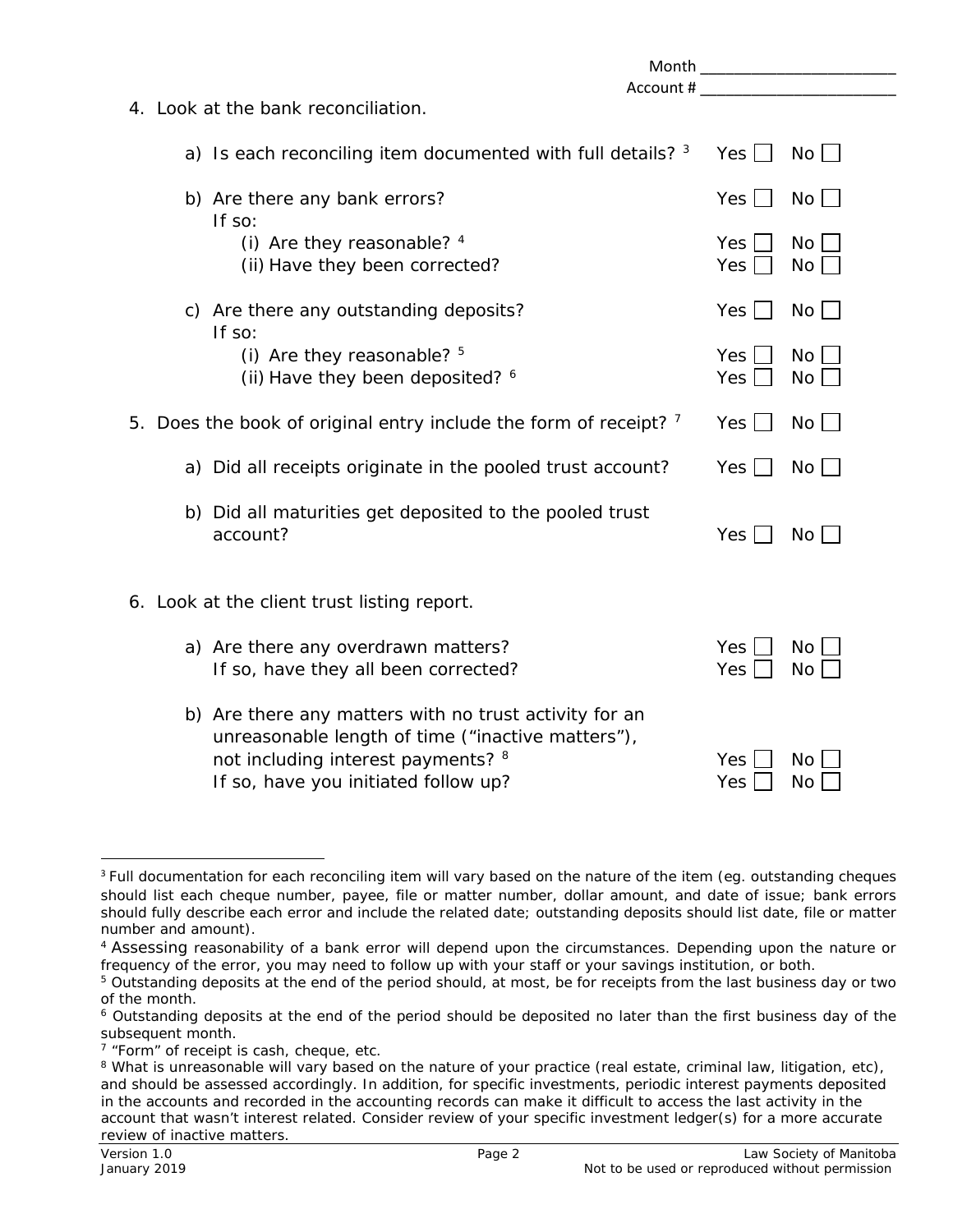|  | Month<br>Account #                                                                                                                   |       |       |
|--|--------------------------------------------------------------------------------------------------------------------------------------|-------|-------|
|  | 7. Look at the bank confirmations.                                                                                                   |       |       |
|  | a) Are there any unauthorized withdrawals, bank fees, etc.? Yes $\Box$                                                               |       | No II |
|  | b) Have they already been corrected or arrangements been made to have them<br>corrected forthwith?                                   | Yes   | No L  |
|  | c) Ensure the issuing entity is a Member of CDIC. $9$                                                                                | Yes   | No    |
|  | d) Do the bank confirmations indicate they are being held<br>ITF "client name"?                                                      | Yes I | No l  |
|  | 8. Have you obtained satisfactory explanations for any unusual items or variances from<br>your savings institution or support staff? | Yes.  | No.   |

You should generally be alert to the 'unusual', based on your firm practices, as well as the experience you will have in applying these procedures over time. Contact the audit department to discuss any concerns you may have in conducting your review, or questions regarding these procedures.

If everything looks fine after the above review, sign and date the cover sheet.

You may also wish to append the completed copy of this or a similar short form checklist (See Appendix 1) to the coversheet to document your review.

 $\overline{a}$ 

<span id="page-2-0"></span><sup>&</sup>lt;sup>9</sup> Canada Deposit Insurance Corporation ("CDIC")